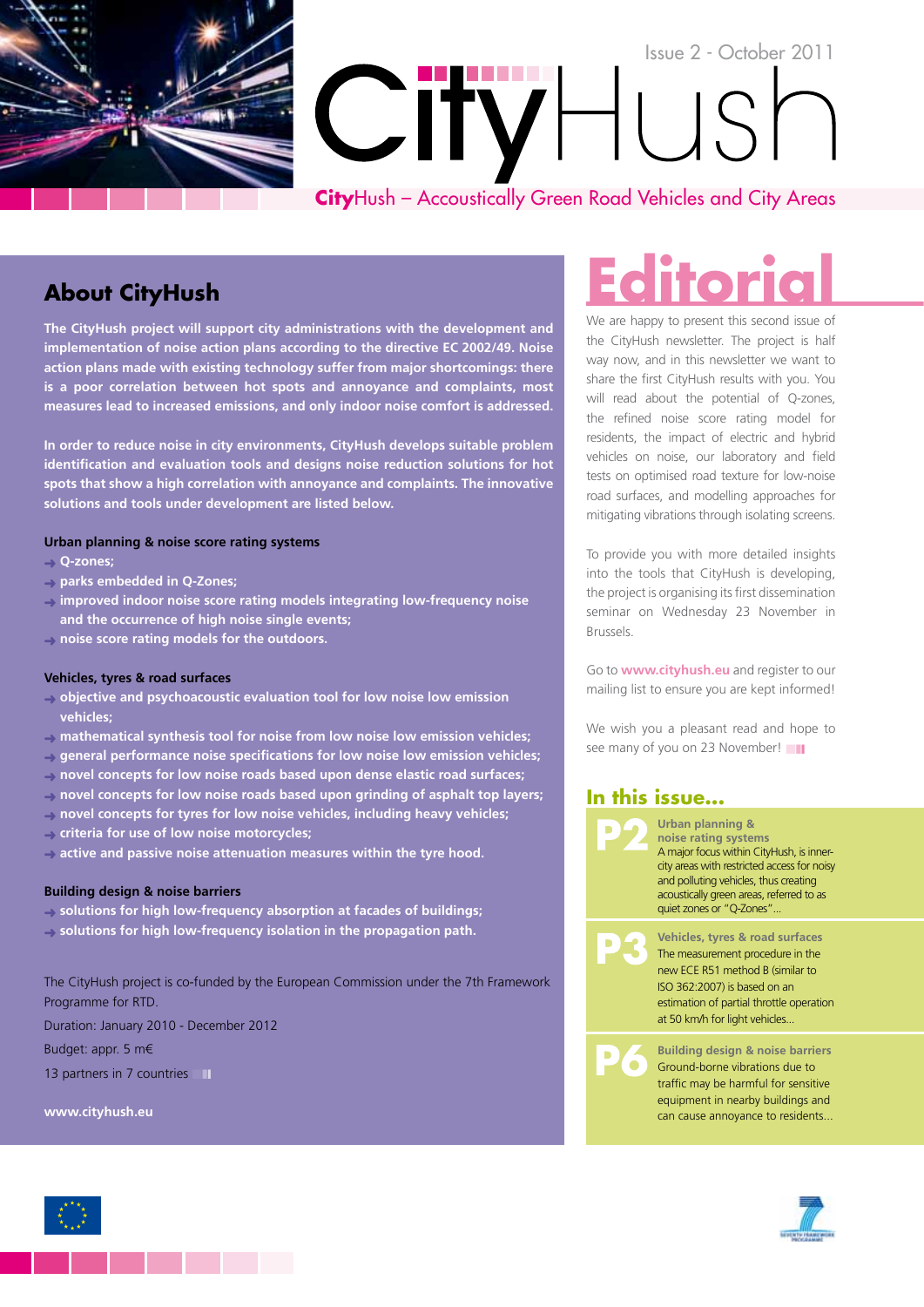Normally, the general traffic speed will also be lower when traffic is congested. Traffic speed could for example be 35 km/h or even lower. A wot test (full acceleration) with a lower start speed would then give a better picture of the actual driveline noise at the acceleration phase. Therefore, it is recommended that the full acceleration test for electric vehicles is performed at a lower start speed, e.g. 20 or 30 km/h.

One of the components of traffic noise is generated by the interaction between motor vehicle tyres and the road surface. The amplitude and frequency content of this noise is a function of many parameters, including the road surface texture, tyre dimensions, tyre materials, and construction and the tread pattern design.

In CityHush, engineers of the Goodyear Innovation Center Luxemburg are developing a prototype tyre specifically aiming to fulfil the distinctive requirements of future electric vehicles. The design of the concept tyre will be uniquely suited to complement the performance requirements of electric vehicles. Electric engines often provide a relatively high torque, even at very low speeds, which increases the acceleration performance of an electric vehicle in comparison to a vehicle with a similar internal combustion engine. This required the development of a modified tread design in combination with a new tread compound to ensure reduced noise generation, excellent grip on wet roads and low rolling resistance.

Tyre/road noise generation contributes to the interior vehicle noise as well as to the exterior noise. At low acoustic frequencies (below 500 Hz), the transmission of forces from the tyre/road contact zone to the vehicle body is related to the interior vehicle noise, especially on rough road surfaces. At high frequencies, the noise originating from the vibration of the tyre surface also contributes to the noise perceived in the environment, which becomes most intense in the frequency range around 1000 Hz.

Restricting access in a relatively small area is a complex region-wide traffic planning issue. CityHush is studying its effects by varying a multitude of parameters. Calculations are made, using both well-established European calculation standards and methods improved or developed within the project, to thus determine the effects of the size of Q-Zones, various restriction strategies, and different distributions of low-noise vehicles for 7 large European cities, not only within the area but in the whole region. The coordination and data handling of the study is in itself a large undertaking that has called for the development of several novel methods and technical solutions, which can also benefit future studies.

#### **Sound of road traffic in the future**

Electric motors will continuously replace combustion engines within the next decades, although conventional drives will remain in use for a longer period. The expected increase of quiet vehicles results in new opportunities regarding a substantial reduction of road traffic noise in urban areas. However, in order to fully utilise the noise reduction potential, holistic noise and vibration abatement approaches must be applied, addressing issues like tyre-road noise, vehicle-type-



#### **Acoustically green city areas**

The refined rating model for residents may be used to predict the overall annoyance response, i.e. the percentage and number of residents that are expected to be annoyed by noise in a given area.

A major focus within CityHush, is inner-city areas with restricted access for noisy and polluting vehicles, thus creating acoustically green areas, referred to as quiet zones or "Q-Zones". Q-zones can not only have positive environmental effects in terms of noise health issues, but also with respect to the reduction of chemical exhaust pollution from vehicles, planning for sustainable cities, promoting the development of environmentally friendly vehicles, etc. CityHush also takes the concept one step further by studying the benefits of recreational areas, like parks and culture facilities, within the Q-Zone.

#### **Refined Noise Rating Model for Residents**

in Stockholm. Positive effects within the Q-Zone are 10 – 12 dB(A)-units of noise reduction (light green-dark green colour). Some positive effects can also be seen in other areas, as well as some negative effects (light blue) just outside the Q-Zone, caused by noisy vehicles making a detour to avoid the gate-fee.

One of the objectives of the EU Environmental Noise Directive is to assess the impact of environmental noise on residents in large agglomerations. So far, the assessment of the impact of noise on residents has been based solely on façade levels of dwellings as obtained from the noise maps. Therefore, measures directed towards a quieter outdoor situation, as far as they are not reflected in the yearly average façade levels, will not show up in health assessment indicators, nor will measures that primarily influence the indoor levels, the peak levels or the frequency spectrum.

Within CityHush, the noise score rating model for residents as previously developed within the QCITY project, is being refined and evaluated based on current knowledge. In this model, several characteristics of noise besides the yearly average noise level at the façade are incorporated to better quantify the expected effect of environmental noise on residents.

The model incorporated the effect of ambient noise in the immediate vicinity of the dwelling (quiet façades) and outdoor noise in the neighbourhood, as well as the effect of insulation of the dwelling. However, indicators for these effects were not yet adequately based on scientific literature or research. An inventory of the literature, which is used to evaluate the outdoor environment component in the noise score rating model for residents, is now providing the empirical basis for these indicators. In addition, the inclusion of other aspects is explored, such as the influence of spectrum characteristics and the influence of the rate of occurrence of individual events.

#### **Modified test method for type approval electric vehicles**

The measurement procedure in the new ECE R51 method B (similar to ISO 362:2007) is based on an estimation of partial throttle operation at 50 km/h for light vehicles. It seeks to approximate real urban driving conditions (partial throttle operation) with a weighted average of a full acceleration test, e.g. wide-open throttle (wot), from 50 km/h and a constant speed test at 50 km/h. This ensures a better consideration of all noise sources emitted by road vehicles in urban traffic, compared to what was achieved by the earlier applied ECE R51 method A (based on ISO 362:1998).

The main idea of the wot test (or full acceleration test) from 50 km/h is to simulate a worst-case scenario with a focus on driveline noise, while the idea of the constant speed test at 50 km/h is to focus on tyre/road noise. The weighted average (Lurban) is then a combination of both driveline and tyre/road noise so that all relevant noise sources during normal urban driving are considered. However, this may not be the case for low-noise hybrid or pure electric vehicles with weak engines.

Measurements reveal that for electric vehicles with a low power-to-mass ratio (quantity used for calculation of acceleration according to the equation:  $PMR = Pn/m \times 1000$  [kW/t], where Pn is the engine power in kilowatts and m is the test mass in kilograms; e.g. PMR<40), the main focus at wot test (or full acceleration test) from 50 km/h will be mainly on tyre/road noise instead of driveline noise because of the quiet driveline. The weighted average that will resemble normal urban driving (Lurban) is then mainly considering tyre/road noise.

This may be correct for urban traffic conditions at main streets with a speed limit of 50 km/h and with very few traffic lights and no congestion. However, this does not give a fair picture of the noise reduction potential for electric vehicles in other situations, e.g.:

- when acceleration normally starts from speeds below 50 km/h;
- when the vehicle will accelerate from standstill at traffic lights;
- for residential streets with a speed limit of 30 km/h.



Q-zones can not only have positive environmental effects in terms of noise health issues, but also with respect to the reduction of chemical exhaust pollution from vehicles, planning for sustainable cities, promoting the development of environmentally friendly vehicles, etc.

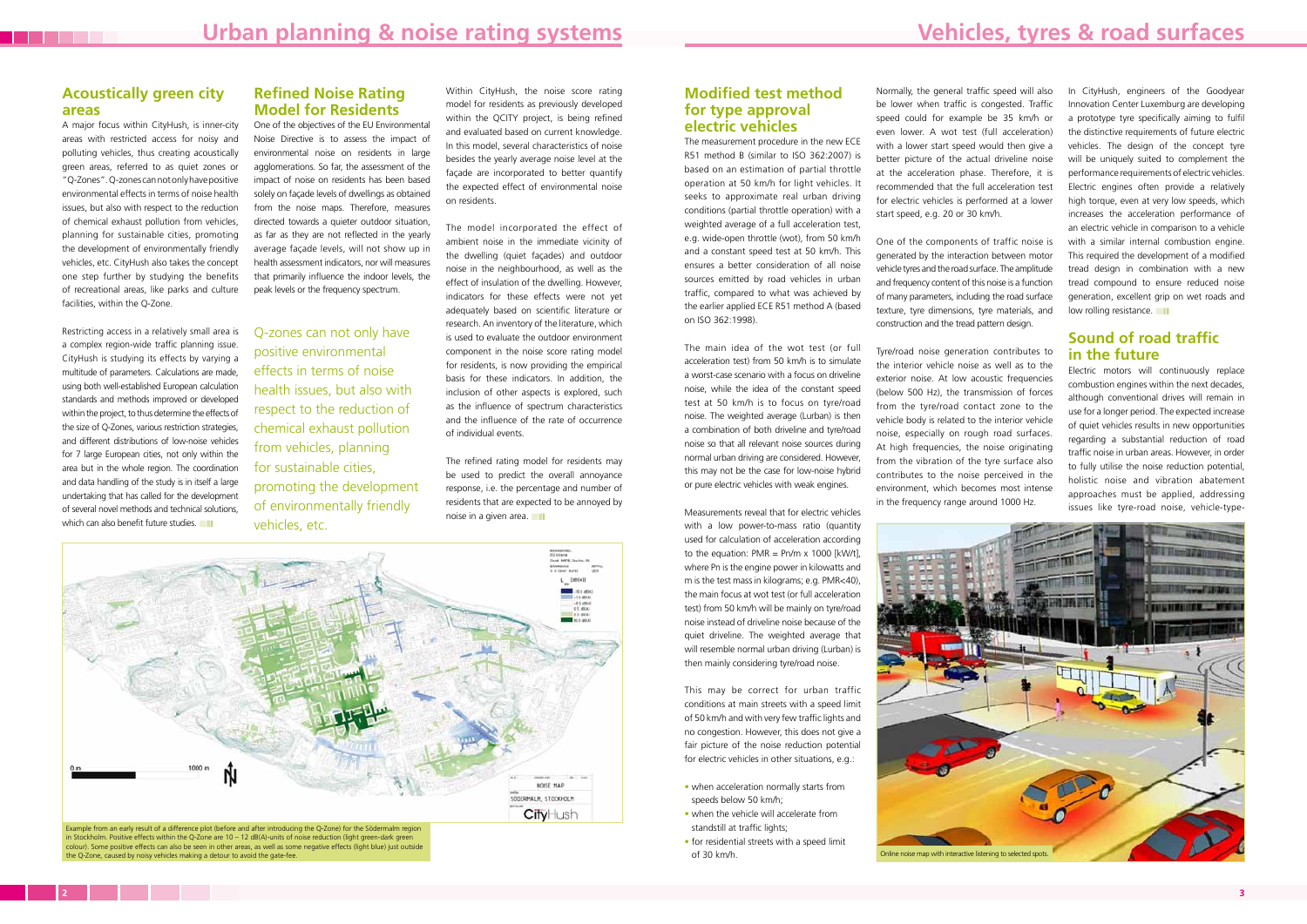Traffic scenario "Traffic light" at "0 m" (road is shown as grey bar); vehicles stand still at the traffic light and start after the traffic light indicates green to the right; roughness maps (time-averaged values, the scenario lasts about 20 seconds) according to the Hearing Model of Sottek [1] for various vehicles with combustion engines (a), and with electrical motors (b: no warning signal, c and d: different additional warning signals for pedestrian safety).



surfaces both with 8mm max stone size as measured in the laboratory.

ē

**Measured road texture for laboratory tests 8mm stone size**

oriented access concepts, psychoacoustic analyses, and infrastructures as well as comprehensive emission considerations.

CityHush deals with these topics and will propose incremental solutions to substantially reduce noise in city environments. One major issue concerns the detailed acoustical analyses and psychoacoustic evaluations of hybrid and electric vehicles under various running conditions.

Moreover, by using extensive measurement data, a traffic noise synthesizer for the

The traffic flow simulation for complex traffic scenarios is performed by commercial software. The resulting data (position, velocity, vehicle type) are provided for further processing, e.g. binaural auralisation to the traffic noise synthesizer, taking into account the appropriate driving condition (especially important in the case of hybrid cars), and statistical as well as individual (related to a specific vehicle) models of sound generation. **■** 

generation of complete traffic scenarios with different vehicle types and numbers is developed. This synthesis tool not only allows for calculating acoustical indicators of virtual road traffic scenarios, but also for the binaural auralisation of the resulting noises.

Based on measurement data and simulation, it is possible to perform acoustical analyses of vehicle exterior noise simulations of hybrid and electric vehicles in comparison to exterior noise of vehicles equipped with combustion engines. The traffic noise synthesizer offers many possibilities with regard to urban

planning. The following figure shows, as an example, the possible influence on the sound of road traffic (here roughness change) caused by additional warning signals for electric cars required for pedestrian safety.

Other applications include the effect of banning a part or all conventional-powered two-wheelers on complex traffic scenarios in cities, replacing them with electric driven powered two-wheelers, or the acoustical benefit of roundabouts versus traffic lights.



 $0.04$  $0.04$  $-15$  $-15$  $-20$ <sub>0</sub>  $-20$ <sub>0</sub>  $\overline{0.02}$  $0.02$  $\overline{40}$ 30  $\overline{30}$ 10 20 40 20 Meter Meter

#### **Optimized road texture for low noise road pavements**

One way of reducing tyre/road noise is to optimise the road texture in order to reduce the noise excitation. The texture is designed to reduce the noise excitation and radiation at dominating frequencies of tyre/road noise. Therefore, the optimal texture also depends on the vehicle speed. During the process, it is also important that the road friction of the pavement is within its limits. This is measured using the "sand patch" method, where fine grained sand is distributed over the road surface texture. The diameter of the sand area is then proportional to the friction characteristics of the road surface.

In the first stage, laboratory tests were carried out using a laser scanner (developed within the project) as can be seen on the right.

Measurements indicate that it is possible to create different textures, while keeping the same stone size. At low frequencies (long wave length) there is a big potential for noise reduction. This is for example the case for indoor tyre/road noise transmitted through façades where low frequencies would dominate the sound level in dB(A).





Electric motors will continuously replace combustion engines within the next decades, although conventional drives will remain in use for a longer period. The expected increase of quiet vehicles results in new opportunities regarding a substantial reduction of road traffic noise in urban areas.

*[1] Sottek, R., Genuit, K., "Models of signal processing in human hearing", Elsevier, Int. J. Electron. Commu. (AEÜ) 59, p. 157-165 (2005).*

## **Vehicles, tyres & road surfaces**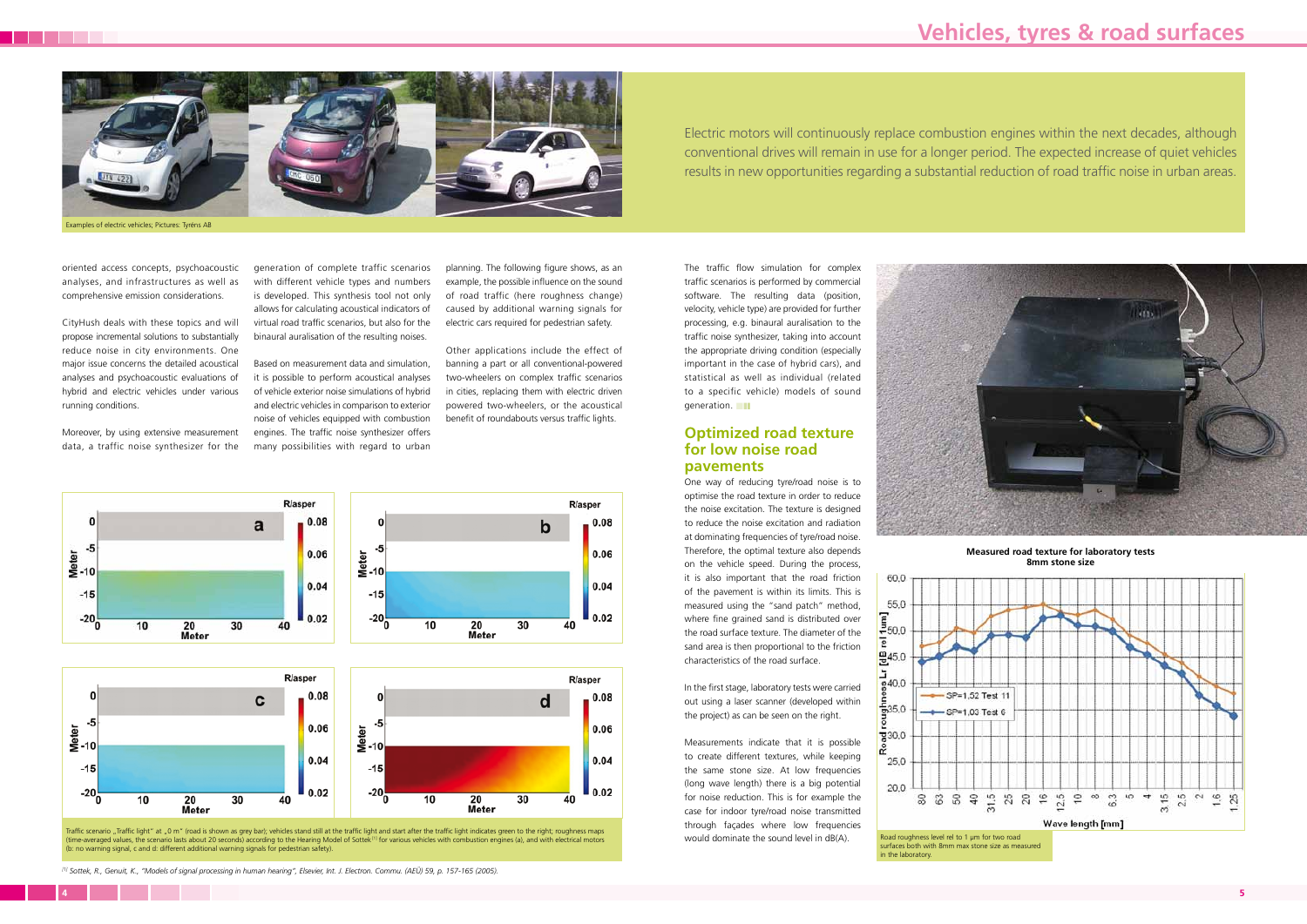#### **Vibrations mitigation by isolating screens**

Ground-borne vibrations due to traffic may be harmful for sensitive equipment in nearby buildings and can cause annoyance to residents. In recent years, the mitigation of traffic induced vibrations and the vibration isolation of buildings has been in high demand by designers.

In general, the isolation of ground-borne vibrations can be achieved through the mechanism of interception, scattering, or diffraction of the incident waves using isolating systems such as screens (e.g. trenches or barriers), wave impeding blocks and a resilient mat under the road. Considering the position of the isolating systems with respect to the vibration source (the road), two categories are defined: (a) active isolation, when the isolation system is installed around the source (the road) and (b) passive isolation, when the isolation system is installed near the receivers (the buildings). Vibrations in the near field are dominated by body waves (compression and shear waves). In the far field, however, vibrations are dominated only by Rayleigh waves. The body waves are attenuated due to geometrical and material damping.



The effectiveness of an isolating system (barrier or trench) depends strongly on its dimensions (height and width) as well as its distance from the source and the wavelength (wave velocity/excitation frequency). In

#### **European policy**

#### **EC proposal to amend legislation on noise emissions of vehicles**

In last year's "Communication regarding a European strategy on clean and energy efficient vehicles", the Commission announced that it will present a proposal in 2011 to amend legislation to reduce the noise emissions of vehicles. The proposal, expected for this autumn, will introduce a new test method for measuring noise emissions and change the limit values for the type-approval of motor vehicles. It will also address for the first time the issue of the minimum noise level of electric or hybrid electric vehicles.

More information: http://ec.europa.eu/ enterprise/sectors/automotive/environment/ noise/index\_en.htm

Noise emissions of four-wheel motor vehicles are addressed by Directive 70/157/EEC and the equivalent UN/ECE Regulation No. 51. Noise limits have been reduced several times. The last reduction in 1995 did not bring about the effects expected and subsequent studies showed that the measurement method does not reflect real world driving behaviour anymore. It was therefore decided to develop a new test cycle and bring the driving conditions for the noise test closer to real life driving operations.

As the reference case, a test set up without the barrier is performed and the soil responses are measured by accelerometers. To estimate the isolation efficiency of the screen, the results of this reference case are compared with those obtained in the presence of the isolating screen (the barrier).

The UN-ECE Working Group on Noise elaborated a new test method, which was published in 2007. During a period of three years this new method was used on a provisional basis in parallel with the existing test method, in order to obtain practical experience, to evaluate its qualities and to establish a database with measurement results. During the monitoring periods, the type approval authorities were obliged to execute the noise emission tests according to both methods and to submit the results of both tests to the European Commission.

On the basis of the results of the monitoring data, TNO executed a study, VENOLIVA, looking into the differences between the current type approval test method and the new test method. The study revealed that the benefits to society of stricter vehicle noise standards would outweigh the costs by 20 to one. The Commission will therefore soon present its proposal for a revised Vehicle Noise Directive that would introduce a better assessment method and tighten vehicle noise limits.

A conclusion that can already be drawn from texture measurements both in the laboratory and during field tests is that there seems to be a potential for noise reduction *indoors* for the road surfaces with smaller stone size of 8 mm compared to 11 mm max stone size. It remains to be verified however whether this effect can also be seen in the actual noise generation from the tyre/road system.

with 11 mm and 8 mm may stone size as measured during field tests in Brahegatan in Gothenburg.

theory, the most effective system would be an open trench, but in practice, because of the stability problems, this open trench is filled by soft materials such as bentonite slurry or stiff materials such as concrete.

To assess the efficiency of an isolating system, numerical modelling or experimental simulations can be performed. Although numerical modelling is very useful for a set of parametric and sensitivity studies, an experimental set up is more realistic and more reliable. Since a full-scale test is usually expensive and has some difficulties and limitations in terms of the soil conditions and isolating screen construction, smallerscale tests with their inherent flexibility for selecting different soil conditions and properties are more relevant. A major difficulty facing the physical modelling of vibrations in the soil, is the repeatability of the test and the replication of the in-situ stress field. Other difficulties such as realising the boundary conditions in the infinity where there are no reflections, may be resolved by selecting an appropriate scaling factor or a relevant dimension for the soil container.

The test bench consists of a container filled with clean and classified fine sand and an isolating screen. To fill the container with soil, the pluviation or sand raining method is used, an efficient tool for providing a uniform and homogeneous sand specimen, and less operator-dependent and more repeatable than other methods.

Measurement configuration consists of a small foundation (excited by an impact) as the source of the vibration posed on the soil surface on one side of the screen and accelerometers mounted at measurement points at the other side of the screen.

This figure shows the texture as measured at Brahegatan in Gothenburg. It can be seen that the texture at small wave lengths has a lower value compared to the laboratory tests (typically 45 -47 dB at 4 mm wavelength for the laboratory test compared to about 40 dB at 4 mm wavelength for the field tests). The reason for that are the small gaps that have been filled with dirt. At longer wavelengths, the texture seems to remain more stable when compared to laboratory tests.

#### In a second stage, the pavements are tested in the field, where both the tyre/road noise as well as the road surface texture will be measured.

- This should answer three questions:
- **1** Is it possible to get the same results from the texture measurements performed in the laboratory and in the field?
- **2** How long will the pavement maintain its texture (or road surface roughness)?
- **3** Will the spectral shape for the tyre/road noise and the texture be reasonably the same?

The first field test was carried out at the end of 2010 and the cold weather caused some problems. Therefore, the texture (or road surface roughness) did not show up as expected. A second try (with three different pavements/ textures) took place in September 2011.



A conclusion that can already be drawn from texture measurements both in the laboratory and during field tests is that there seems to be a potential for noise reduction indoors for the road surfaces with smaller stone size of 8 mm compared to 11 mm max stone size



### **Building design & noise barriers**